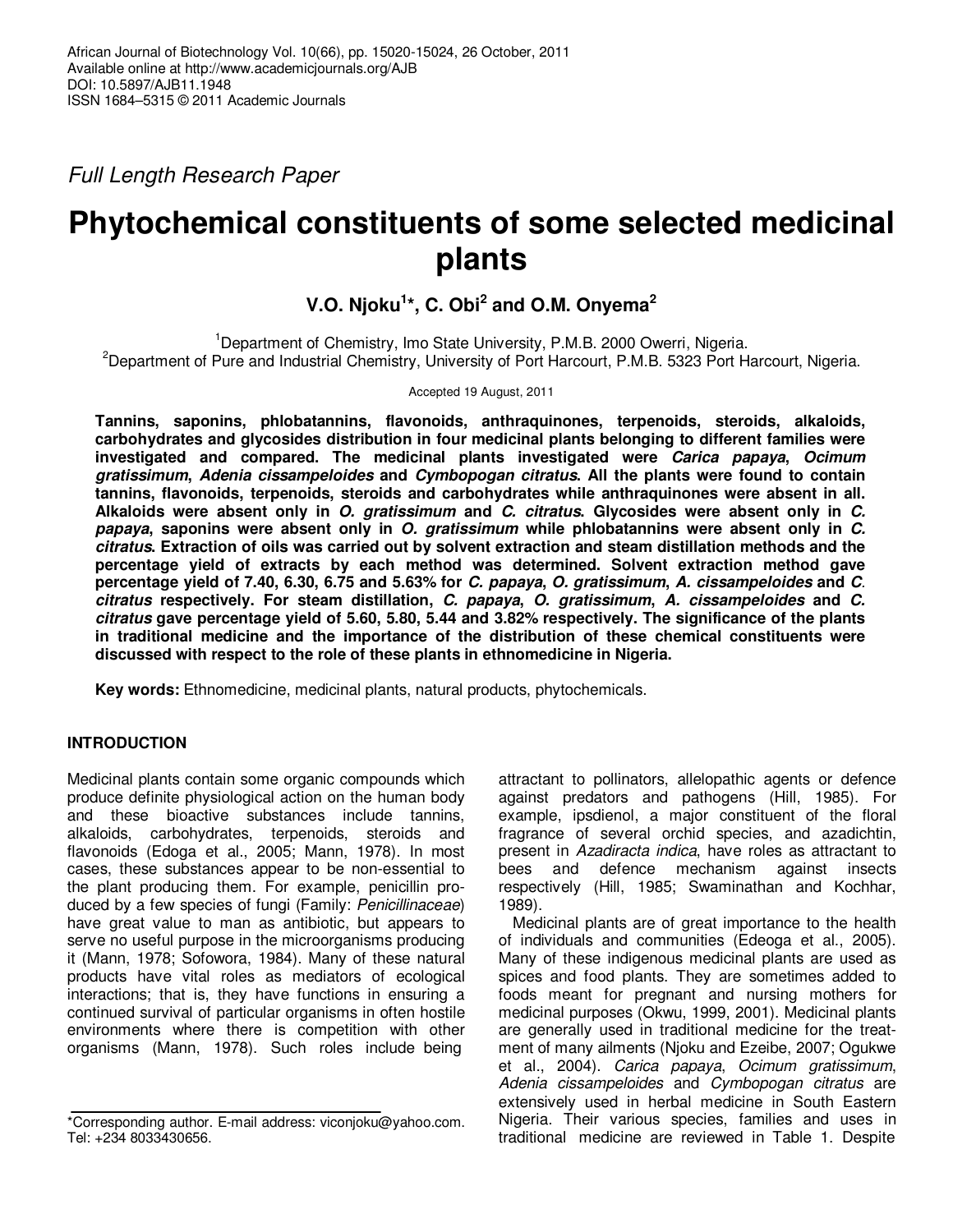| <b>Species</b>    | Family             | <b>Use</b>                                                                                                                                                                                                        | Reference                                                           |
|-------------------|--------------------|-------------------------------------------------------------------------------------------------------------------------------------------------------------------------------------------------------------------|---------------------------------------------------------------------|
| C. papaya         | Caricaceae         | The flowers are used for treatment of jaundice; the leaves are<br>used as a febrifuge and laxative; and the root for kidney and<br>bladder problems.<br>The leaves are used for treatment of intestinal worms and | <b>Wattand and Breyer-</b><br>Brandwyk, 1984                        |
|                   | venereal diseases. | Dalziel, 1985                                                                                                                                                                                                     |                                                                     |
| O. gratissimum    | Lamiaeceae         | The leaves are used in steam baths for the treatment of<br>rheumatism while a decoction of it is used to treat venereal<br>diseases.                                                                              | Usher, 1984                                                         |
|                   |                    | The plant is used for expelling worms from the intestines.                                                                                                                                                        | Sofowora, 1984                                                      |
| A. cissampeloides | Passifloraceae     | The crushed plant is used as a fish poison. The pollens and<br>other extracts from the flowers are used by bees and other<br>insects to manufacture honey.                                                        | Usher, 1984; Lobreu-Collen<br>et al., 1989; Thomas et al.,<br>1988. |
| C. citratus       | Graminae           | The plant is used for the treatment of sore throats, respiratory<br>and skin problems. It could be infused as tea, used for<br>inhalation, massage and as food flavour.                                           | Dalziel, 1985                                                       |

**Table 1.** Medicinal uses of C. papaya, O. gratissimum, A. cissampeloides and C. citratus.

extensive applications of these plants in traditional medicine, little information is available on their phytochemical constituents.

In this study, the presence of phytochemical constituents in these Nigerian medicinal plants was investigated. The phytochemical compounds responsible for the reported therapeutic uses of these plants were determined. The percentage yield of extracts obtained from these plants by solvent extraction and steam distillation methods were also determined.

#### **MATERIALS AND METHODS**

#### **Collection and preparation of plant materials**

Fresh leaves of C. papaya, O. gratissimum, A. cissampeloides and C. citratus were collected from uncultivated farmlands located in the South Eastern parts of Nigeria. All the four plant samples were identified by a botanist. The voucher specimens were deposited in the Biotechnology laboratory of Imo State University, Owerri, Nigeria. The leaves were dried at 40°C in a thermostatically controlled oven until they attained a constant weight. The samples were then crushed to powder, using a manual grinding machine, so as to enhance effective contact of solvent with sites on the plant materials.

#### **Steam distillation**

50 g of the powdered leaves were placed in round bottom flasks and 200 ml of water was added to each. The resulting suspensions were heated on a heating mantle. The steam-volatile oils volatilized with the steam were condensed and collected in conical flasks as distillates. The distillation process was carried out for a period of 2 h. The oils settled on top of the water and were removed with the

aid of separatory funnel. The oils obtained were stored in bijou bottles in a refrigerator until they were required for use. The respective weights of the oils were recorded and used for percentage yield calculations.

#### **Solvent extraction**

40 g of the powdered leaves were weighed, tied up in filter papers, and put into the thimble. A reflux condenser and a round bottom flask were fitted above and below the thimble respectively. This assembly of apparatus, known as a Soxhlet extractor, was clamped firm into position and 250 ml of absolute ethanol poured into the round bottom flask. C. citratus is soluble in ethanol, therefore petroleum ether was preferably used in place of ethanol for the extraction of C. citratus oil. Petroleum ether is more selective towards true lipids. The Soxhlet extractor was then heated electrically on a heating mantle. Continuous extraction was carried out for a period of 8 h with about 18 refluxes. The samples were then removed and the ethanol recovered. The oils were poured into bijou bottles and the flasks washed with ethanol and transferred into the bottles. These were later evaporated on the heating mantle and stored in a refrigerator. The weights of the oils obtained were recorded and used for percentage yield calculations.

#### **Partitioning of essential oils**

The crude oil extracts were partitioned according to the methods of Edeoga et al. (2005). The oil was poured into a clean dry separatory funnel. 10 ml of aqueous (50%) ethanol was added into the separatory funnel and additional 40 ml of aqueous ethanol was later added. 50 ml of organic solvent (chloroform-ether mixture) was added. The mixture was then shaken vigorously and allowed to stand for about 30 min to partition. The two fractions were separated and put into two conical flasks and evaporated to dryness. The organic phase, which appeared before, was labelled as organic while the later phase was labelled as aqueous.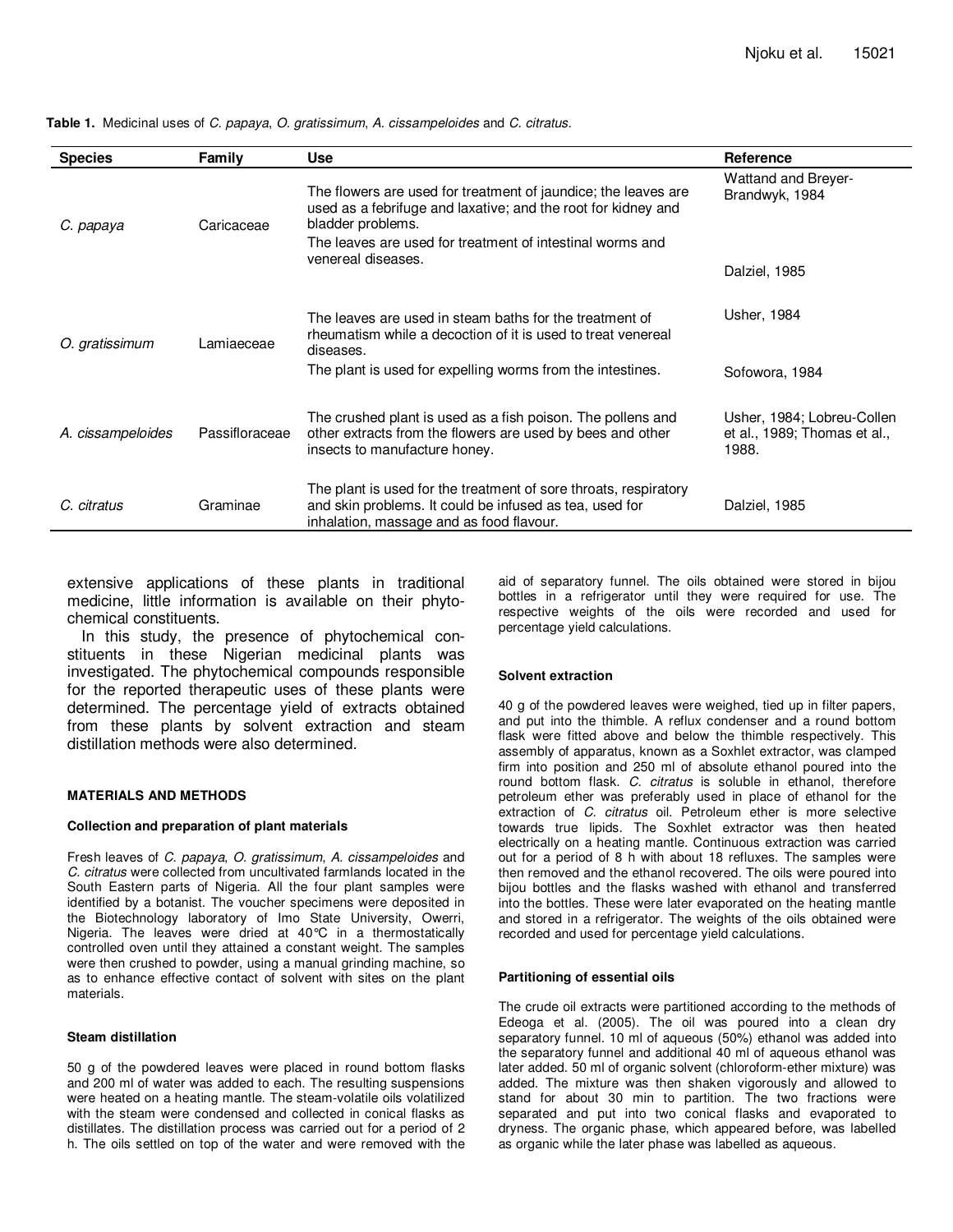|                             | Plant     |                |                   |             |  |  |
|-----------------------------|-----------|----------------|-------------------|-------------|--|--|
| <b>Chemical constituent</b> | C. papaya | O. gratissimum | A. cissampeloides | C. citratus |  |  |
| Tannins                     | $\ddot{}$ |                |                   |             |  |  |
| Saponins                    | $\ddot{}$ |                |                   |             |  |  |
| Phlobatannins               | $\ddot{}$ |                |                   |             |  |  |
| Flavonoids                  | $+$       |                | +                 |             |  |  |
| Anthraquinones              |           |                |                   |             |  |  |
| Terpenoids                  | $\ddot{}$ | +              | +                 |             |  |  |
| <b>Steroids</b>             | $\ddot{}$ | $^{+}$         | ÷                 |             |  |  |
| Alkaloids                   | $+$       |                | $\pm$             |             |  |  |
| Carbohydrates               | $+$       |                | +                 |             |  |  |
| Glycosides                  |           |                | +                 |             |  |  |

**Table 2.** Phytochemical constituents of the extracts of C. papaya, O. gratissimum, A. cissampeloides and C. citratus.

 $+=$  Presence of constituent;  $=$  = absence of constituent.

#### **Phytochemical screening**

Chemical tests were carried out on the aqueous extracts to identify the constituents using standard procedures as described by Sofowora (1993), Trease and Evans (1989) and Harborne (1973) with some modifications.

## **RESULTS AND DISCUSSION**

The phytochemical characteristics of the four medicinal plants investigated are summarized in Table 2. The results reveal the presence of medicinally active constituents in the four plants studied. From the table, tannins, flavonoids, terpenoids, steroids and carbohydrates were present in all the plants while anthraquinones were absent in all the plants. Alkaloids were absent in both *O. gratissimum* and *C. citratus*. Glycosides, were absent in only C. papaya, saponins were absent in only O. gratissimum while and phlobatannins were absent in only C. citratus.

Quantitative estimation of the percentage yield of the oil extracts from the four medicinal plants studied is summarized in Table 3. O. gratissimum showed the highest percentage yield of 5.80% by steam distillation while C. papaya showed the highest percentage yield of 7.4% by solvent extraction method.

The results confirm the presence of constituents which are known to exhibit medicinal as well as physiological activity (Sofowora, 1993). C. papaya oil is acidic having phenolic groups which could be attributed to the presence of tannins. Tannins are soluble in water and hence there is partial solubility of the oil extract in water. The presence of alkaloids in C. papaya gives its oil a bitter taste (The New Encyclopedia Britanica, 1992). Indian investigators isolated from the dry leaves of C. papaya 0.11% carpaine  $(C_{14}H_{25}ON)$  and 0.01% pseudocarpaine, an isomer of carpaine (Watt and Breyer-Brandwyk, 1984). C. papaya could be said to contain more alkaloids as a result of aggregation of precipitated alkaloids although this could also be attributed to a particular alkaloid-precipitating reagent (Sim, 1970). The use of C. papaya as a soap substitute is attributed to the presence of saponins, which are used as cleaning agents of all kinds (Sofowora, 1984). The C. papaya oil is slightly viscous. This indicates the presence of high molecular weight compounds present in the oil. A lower percentage of oil extract obtained on steam distillation, justifies the presence of high molecular weight compounds. Similar results were obtained for all the other plants studied. Investigators have identified caricaxanthin  $(C_{40}H_{56}O)$  and violaxanthin  $(C_{40}H_{56}O_4)$ ; both are high molecular weight cartenoids (terpenoids) present in the leaves (Watt and Breyer-Brandwyk, 1984).

The presence of glycosides was detected in O. gratissimum, A. cissampeloides and C. citratus. Glycosides have been known to lower blood pressure, although some workers have attributed the cardiac action of these oils to the presence of the alkaloid, and carpaine (Watt and Breyer-Brandwyk, 1984). Nyarko and Addy (1990) had earlier shown aqueous extracts from A. cissampeloides to have antihypertensive effect on blood pressure and serum analytes of hypertensive patients. This effect could be attributed to the presence of steroidal nucleus and deoxy-sugar both of which are present in glycosides. The presence of compounds with phenolic groups gives oils acidic properties and could possibly be responsible for its antimicrobial activities. Thymol, for example, has a phenolic group, and has been identified as making up to 75% (in some cases) of steam volatile oil (Sofowora, 1993). According to the British Pharmacopoeia (1988), thymol is an antimicrobial agent and is used in wound dressing. This is attributed to the presence of tannins, which has styptic property as well as precipitates protein which renders it resistant to attack by proteolytic enzymes (The New Encyclopedia Britannica Volume II, 1992). The oil from A. cissampeloides is acidic with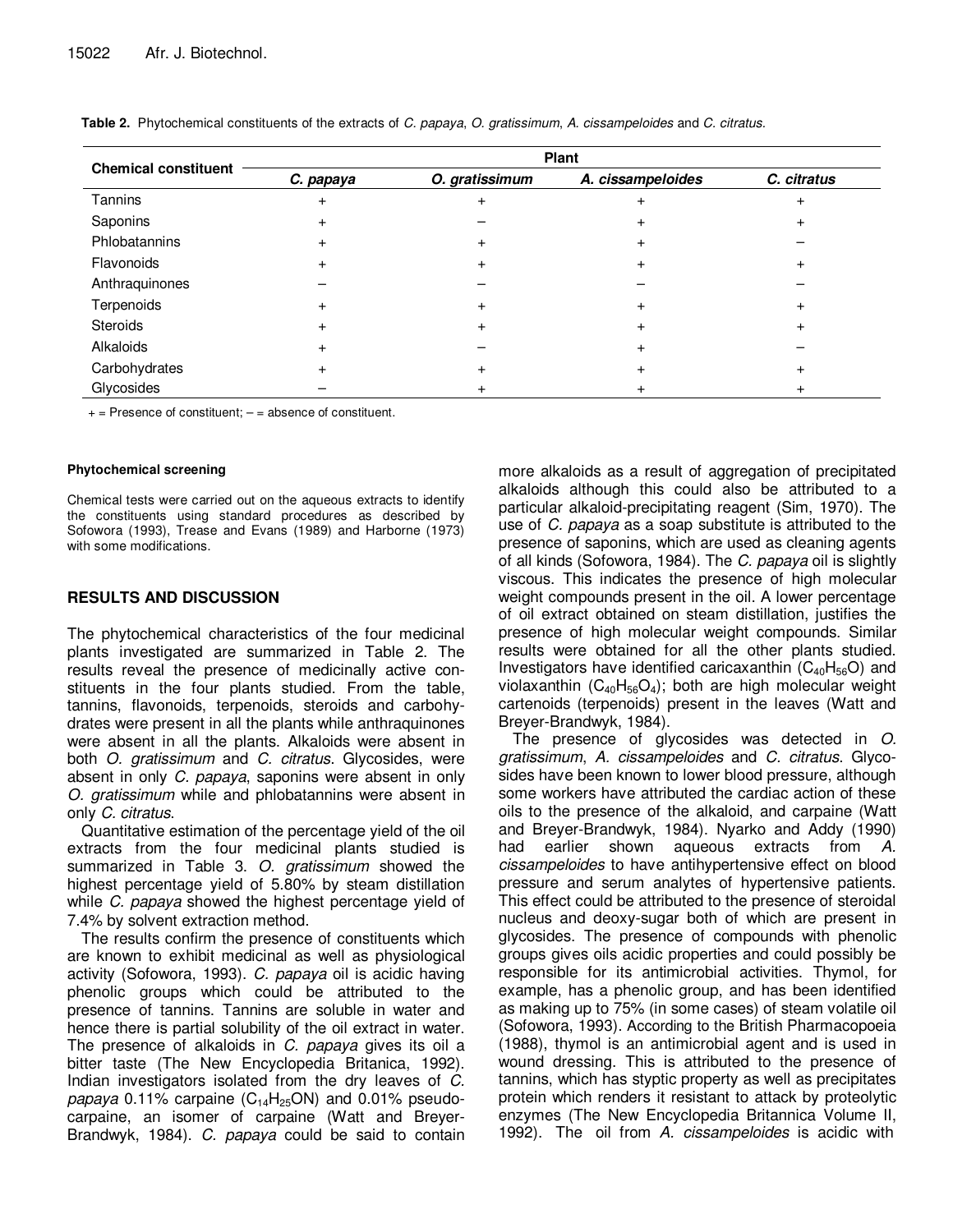**Table 3.** Percentage yield of oil extracts from C. papaya, O. gratissimum, A. cissampeloides and C. citratus as obtained by the various methods.

| <b>Method</b>      | C. papaya (%) | 0. aratissimum (%) | A. cissampeloides (%) | $C.$ citratus $(\%)$ |
|--------------------|---------------|--------------------|-----------------------|----------------------|
| Steam distillation | 5.60          | 5.80               | 5.44                  | 3.82                 |
| Solvent extraction | .40           | 6.30               | 6.75                  | 5.63                 |

mainly phenolic groups which are present in tannins (for example, digallic acid) and flavonoids while the carboxylic acid groups are found in resins and carotenoids (apocarotenoid) and in terpenoids as well as fats and oils. The antimicrobial effects of the plants studied are attributed to the presence of tannins in the aqueous extract. The presence of higher terpenoids that have carboxylic acid groups could also be responsible for the activity of the organic extracts. Several workers have reported on the analgesic properties of alkaloids (Antherden, 1969; Harborne, 1973) as well as the antiinflammatory and anti-bacterial properties of tannins (Duguid et al., 1989). These classes of compounds are known to show curative activity against several bacteria and it is not surprising that these plant extracts are used traditionally by herbalists to cure bacteria related illhealth. Tannins with its protein-precipitating and vasoconstriction effect could be advantageous in preventing ulcer development (Aguwa and Nwankwo, 1988; Dahiru et al., 2006). The diuretic and antibacterial activity of plant extracts containing flavonoids have been documented (Enwerem et al., 2001; Enwerem et al., 2003; Monache et al., 1996; Rao et al., 1996; Sofowora, 1993). The alkaloids contained in plants are used in medicine as anaesthetic agents (Herourat et al., 1988). The presence of saponins in plants have been reported to be responsible for the tonic and stimulating activities observed in Chinese and Japanese medical herbs (Alinnor, 2008). The results obtained in this study thus suggest that the identified phytochemical compounds may be the bioactive constituents responsible for the efficacy of the leaves of the plants studied. The presence of some of these compounds have been confirmed to have antimicrobial activity (Odebiyi and Sofowora, 1978), hence it could be inferred that the plant extracts could be a source for the industrial manufacture of drugs useful in the chemotherapy of some microbial infections (Kubmarawa et al., 2007).

The percentage oil extract yield of 5.8% from O. gratissimum by steam distillation is higher than 4.2% reported by Sofowora (1993). This difference could be as a result of the total number of refluxes (eighteen in this case) allowed, thus making Soxhlet extraction a more efficient method of extraction. The low oil yield from the fresh leaves of the four medicinal plants studied by steam distillation showed that water is not a good extracting solvent for these materials. Drying up the leaves would maximise the yield.

### **Conclusions**

The results reveal the presence of medicinally active constituents in the four plants studied. The phytochemical compounds identified in this study have earlier been proved to be bioactive. The presence of some of these compounds have been confirmed by previous workers to have medicinal as well as physiological activity and therefore could be said to be responsible for the efficacy of the leaves of the plants studied in treatment of different ailments. The plant extracts could therefore be seen as a potential source for useful drug. The continued traditional medicinal use of these plants is therefore encouraged while it is suggested that further work should be carried out to isolate, purify and possibly characterize the active constituents responsible for the activity of these plants. Also additional work should be embarked upon with a view to elucidate the possible mechanism of action of these extracts.

#### **REFERENCES**

- Aguwa CN, Nwankwo SO (1988). Preliminary studies on the root extract of Naulea latifolia S. for antiulcer properties. Nig. J. Pharmaceutical Sci. 4(1): 16-23.
- Alinnor IJ (2008). Preliminary phytochemical and antibacterial activity screening of leaves of Varnonia amygdalina, J. Chem. Soc. Nigeria, 33(1): 172-177.
- Antherden LM (1969). Textbook of Pharmaceutical Chemistry, 8th edn. Oxford University Press, London, pp. 813-814.
- British Pharmacopoeia (1988). Volume 1. Her Majesty's Stationery Office, London, p. 154.
- Dahiru D, Onubiyi JA, Umaru HA (2006). Phytochemical screening and antiulcerogenic effect of Moringa oleifera aqueous leaf extract. Afr. J. Trad. Comp. Alt. Med. 3(3): 70-75.
- Dalziel JM (1985). The Useful Plants of West Tropical Africa. Royal Botanic Gardens, Kew, 1: 302.
- Duguid JP (1989). A guide to the laboratory diagnosis and control of infection. In Collee et al. (eds) MacKie and McCartney Medical Microbiology, 13th edn., Churchill Livingstone, London, 1: p. 163.
- Edeoga HO, Okwu DE, Mbaebie BO (2005). Phytochemical constituents of some Nigerian medicinal plants, Afr. J. Biotechnol. 4(7): 685-688.
- Enwerem NM, Wambebe CO, Okogun JI, Akah PA, Gamaniel KS (2001). Anthelmintic screening of the stem bark of Berlina grandiflora. J. Natural Remedies, 1: 17-23.
- Enwerem NM, Okogun JI, Wambebe CO, Ajoku GA, Okorie DA (2003). Antibacterial principle from the stem bark of Berlina grandiflora. J. Chem. Soc. Nig., 28(1): 52-54.
- Harborne JB (1973). Phytochemical Methods. Chapman and Hall Ltd., London, pp. 49-188.
- Herourat D, Sangwin RS, Finiaux MA, Sangwan-Norrell BS (1988). Variations in the leaf alkaloid content of androgenic diploid plants of Daturu innoxia, Planta medical. J. Med. Plant Res. 54: 14-20.